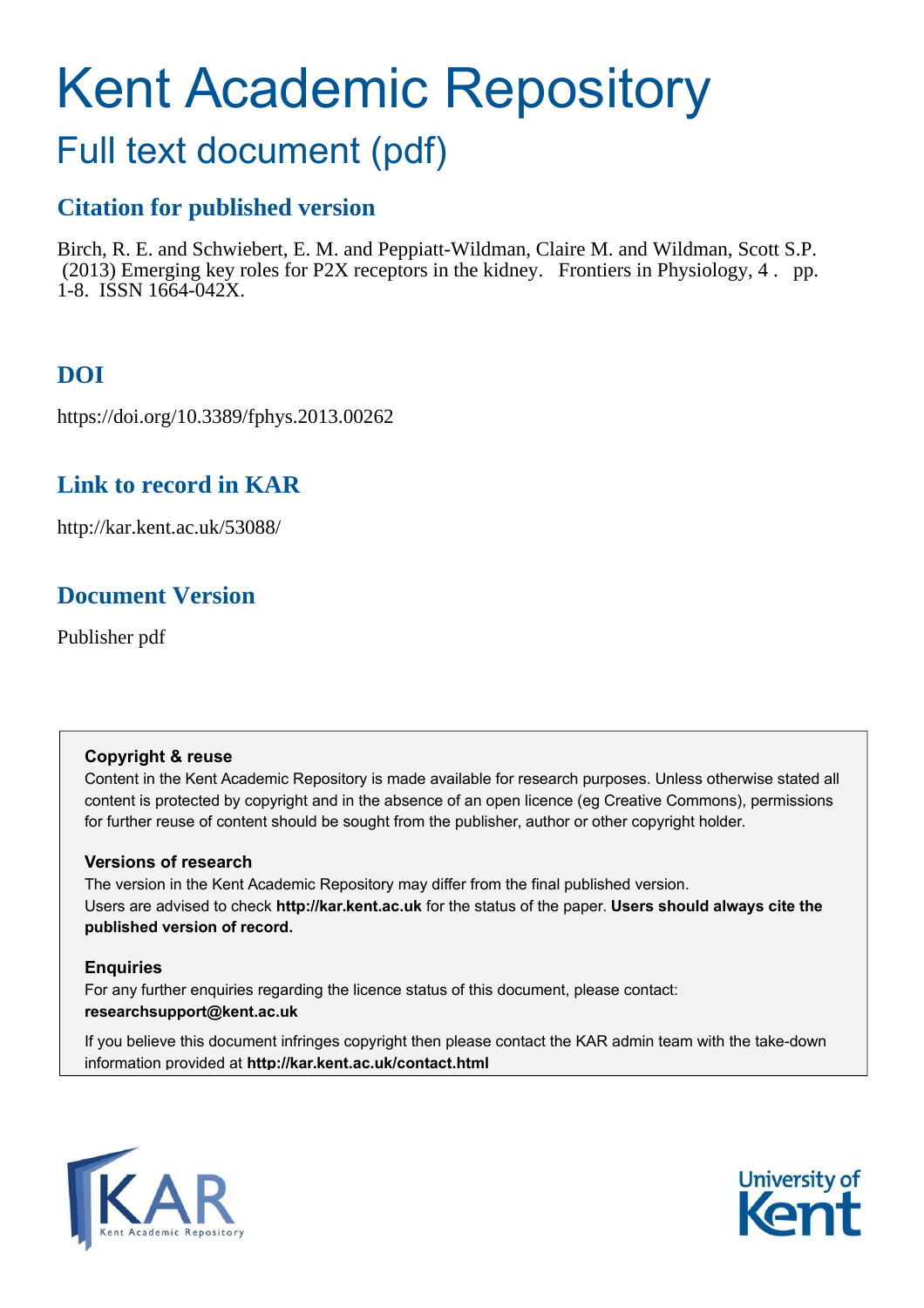

# [Emerging key roles for P2X receptors in the kidney](http://www.frontiersin.org/Renal_and_Epithelial_Physiology/10.3389/fphys.2013.00262/abstract)

#### *[R. E. Birch](http://community.frontiersin.org/people/RebeccaBirch/96330)<sup>1</sup> , E. M. Schwiebert <sup>2</sup> , [C. M. Peppiatt-Wildman](http://community.frontiersin.org/people/ClairePeppiatt-Wildman/106335)1† and [S. S. Wildman](http://www.frontiersin.org/Community/WhosWhoActivity.aspx?sname=ScottWildman&UID=76743)<sup>1</sup>\* †*

*<sup>1</sup> Medway School of Pharmacy, The Universities of Kent and Greenwich, Kent, UK*

*<sup>2</sup> Discovery BioMed Inc., Birmingham, AL, USA*

#### *Edited by:*

*Volker Vallon, University of California San Diegio and VA San Diego Healthcare System, USA*

#### *Reviewed by:*

*Roger Evans, Monash University, Australia Janos Peti-Peterdi, University of*

*Southern California, USA*

#### *\*Correspondence:*

*S. S. Wildman , Urinary System Physiology Unit, Medway School of Pharmacy, The Universities of Kent and Greenwich at Medway, Anson Building, Central Avenue, Chatham Maritime, Kent ME4 4TB, UK e-mail: [s.s.wildman@kent.ac.uk](mailto:s.s.wildman@kent.ac.uk)*

*†Joint senior authors.*

P2X ionotropic non-selective cation channels are expressed throughout the kidney and are activated in a paracrine or autocrine manner following the binding of extracellular ATP and related extracellular nucleotides. Whilst there is a wealth of literature describing a regulatory role of P2 receptors (P2R) in the kidney, there are significantly less data on the regulatory role of P2X receptors (P2XR) compared with that described for metabotropic P2Y. Much of the historical literature describing a role for P2XR in the kidney has focused heavily on the role of P2X1R in the autoregulation of renal blood flow. More recently, however, there has been a plethora of manuscripts providing compelling evidence for additional roles for P2XR in both kidney health and disease. This review summarizes the current evidence for the involvement of P2XR in the regulation of renal tubular and vascular function, and highlights the novel data describing their putative roles in regulating physiological and pathophysiological processes in the kidney.

**Keywords: P2X receptor, P2 receptors, kidney, renal circulation, renal tubular transport, inborn errors, P2X7 receptor, pathology**

#### **INTRODUCTION**

<span id="page-1-0"></span>Extracellular ATP and related nucleotides have been shown to contribute to complex autocrine and/or paracrine signaling networks throughout the body following their activation of P2 receptors (P2R; formerly termed purinoceptor; [Burnstock and Knight,](#page-6-0) [2004](#page-6-0)). The P2 family of receptors is divided into metabotropic G protein-coupled P2Y receptors (P2YR) and ionotropic ligandgated P2X receptors (P2XR), which act as non-selective cation channels [\(Fredholm et al.](#page-6-1), [1994\)](#page-6-1). There are eight pharmacologically distinct P2YR (P2Y<sub>1,2,4,6,11–14</sub>) and seven unique P2XR subunits (P2X1-7), which can form seven homomeric assemblies, seven established heteromeric assemblies (P2X1/2, 1/4, 1/5, 2/3, 2/6, 4/6, 4/7), as well as several predicted heteromeric assemblies. Heterologous expression systems have been used to demonstrate that P2XR can readily form functional trimeric or hexameric assemblies [\(North](#page-6-2), [2002\)](#page-6-2). The actual number of subunits present in native cell multimeric assemblies is still debated, however, the trimer is favored [\(North, 2002\)](#page-6-2). It is established that there are an abundance of P2R in a variety of cell types throughout the body, linked to numerous physiological processes such as regulation of other membrane-located ion channels, cell-to-cell communication, secretion of cytokines, metabolic processes such as glugone[ogenesis, cell proliferation, and cell death \(](#page-6-0)Burnstock and Knight, [2004\)](#page-6-0).

It is perhaps not surprising that P2R are ubiquitously expressed throughout the kidney, in both cortical and medullary vascular and tubular compartments. They contribute to a diverse range of physiological and pathophysiological processes and yet the localization of specific P2R subtypes can be highly regional, overlapping, and often debated. Much of the renal literature published to date focuses on the role of metabotropic P2YR, and in particular in their regulation of sodium (Na) and water transport

in the collecting duct (CD; [Kishore et al.](#page-6-3), [2009;](#page-6-3) [Wildman et al.,](#page-7-0) [2009](#page-7-0); [Vallon and Rieg, 2011](#page-7-1)), with P2XR being somewhat overlooked (with the exception of their role in regulating afferent arteriole diameter; see summary **[Figure 1](#page-1-0)**). Arguably a dogma exists that P2XR play little or no role in kidney function. However, a recent glut of manuscripts provides compelling evidence for P2XR playing key roles in the kidney. This review will discuss the most recent advances in the field of "renal P2XR" [i.e., the key literature of the last 3-years (2010–2013)], focusing on the tubular and vascular localization of P2XR and their function(s) in both the physiological and pathological setting (see summary **[Figure 2](#page-2-0)**).

#### **NEW ROLES FOR P2XR IN RENAL TUBULAR TRANSPORT**

Expression of P2XR varies throughout the nephron. P2X4R and P2X6R are expressed in the proximal tubule, distal tubule, loop of Henle and CD, making these receptor subtypes the most widely distributed [\(Unwin et al.](#page-7-2), [2003\)](#page-7-2). P2X1R and P2X7R are localized predominantly in Bowman's capsule and the CD and are more widely distributed in vascular networks (as [discussed in the next section;](#page-7-3) [Inscho et al., 2003;](#page-6-4) Vitzthum et al., [2004](#page-7-3); [Osmond and Inscho, 2010;](#page-6-5) [Crawford et al.](#page-6-6), [2011](#page-6-6)). Immunohistochemical studies have also demonstrated low levels of expression for P2X2R and P2X5R in the cortical and medullary CDs [\(Turner et al.](#page-7-4), [2003;](#page-7-4) [Wildman et al., 2008](#page-7-5)). The putative roles previously described for P2XR in the nephron have included inhibition of fluid reabsorption in the proximal tubule, inhibition of magnesium absorption in the distal tubule, and inhibition of AQP2-mediated water absorption and modulation (inhibiting and potentiating) of ENaC-mediated Na<sup>+</sup> absorption/reabsorption in the CD [\(Bailey et al., 2012](#page-6-7); see summary **[Figure 1](#page-1-0)**).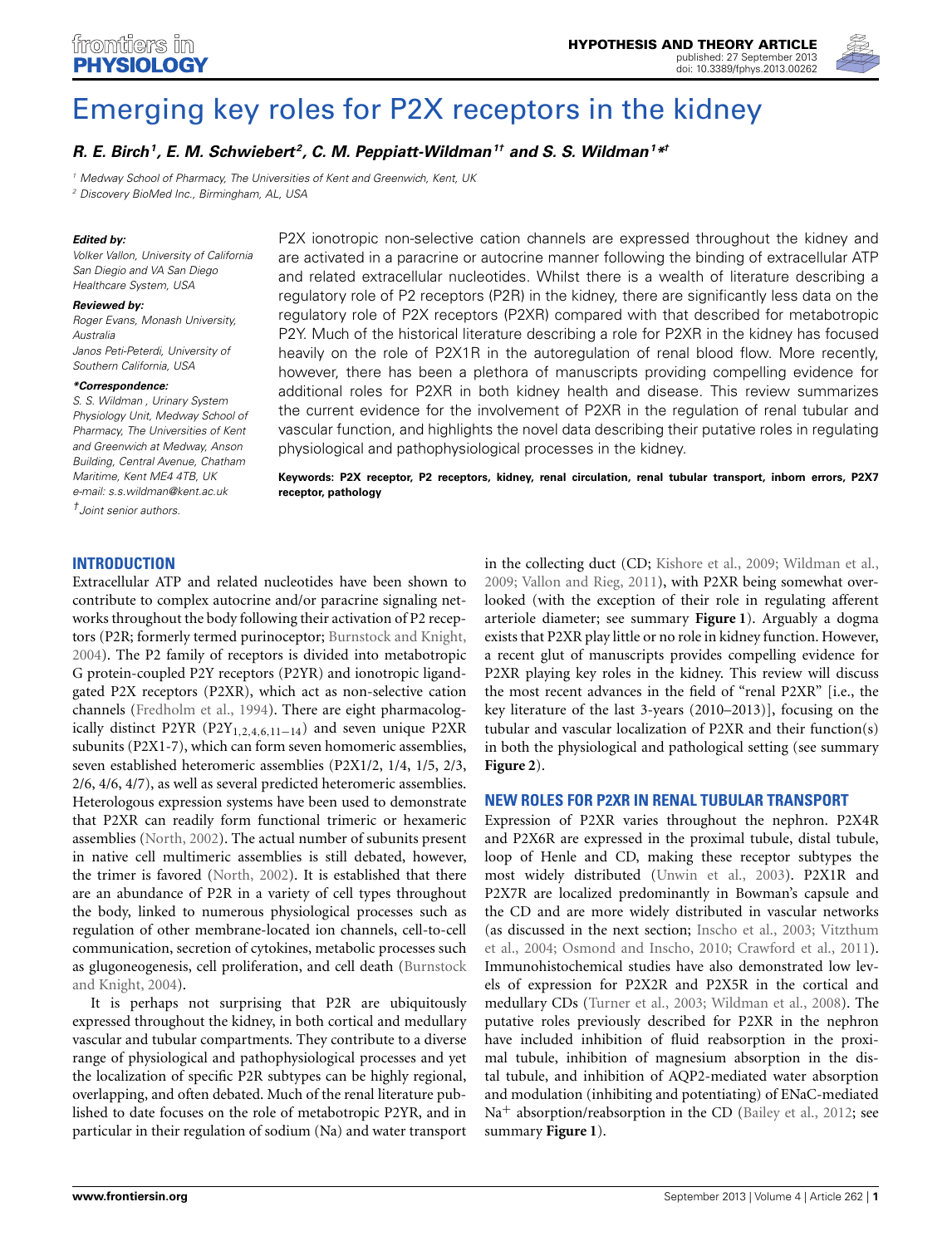

<span id="page-2-0"></span>Novel data obtained from pharmacological experiments that utilized P2XR selective agonists, complimented by studies in knockout mice  $($ <sup>-/-</sup>), now provide compelling evidence for a functional role for P2XR in the medullary thick ascending limb (mTAL) [\(Marques et al., 2012](#page-6-8)). It is well-established that NaCl enters cells of the TAL via the apical Na/H exchanger and Na-K-2Cl co-transporter and leaves the cell via basolateral Na-K-ATPase, and nitric oxide (NO) inhibits both the Na/H exchanger and Na-K-ATPase to regulate ion transport. Experiments to determine the effect of basolateral ATP on NaCl absorption in isolated perfused mouse mTALs, using the electrical measurement of equivalent short-circuit current, demonstrated that basolateral ATP [attenuated the absorptive short-circuit current \(](#page-6-8)Marques et al., [2012\)](#page-6-8). Authors used P2XR selective agonists and antagonists to demonstrate the effect was mediated, not via P2YR as might have been expected, but via P2XR. Experiments reproduced in both P2X7R<sup>-/-</sup> and P2X4R<sup>-/-</sup> concluded that the ATP-inhibition of transport was reduced in the P2X4R−/<sup>−</sup> animals thus indicating a key role for P2X4R. This finding was further corroborated by PCR experiments, which confirmed the presence of P2X4R mRNA, together with P2X1R and P2X5R mRNA in isolated mTAL [\(Marques et al., 2012\)](#page-6-8). In addition, complimentary studies seeking to determine the factors responsible

for flow-mediated NO production in the mTAL identified ATP as a candidate. Researchers used P2YR and P2XR selective antagonists to demonstrate a role for basolateral P2XR (and apical P2YR) in ATP-mediated, flow-induced production of NO in the mTAL [\(Cabral et al.](#page-6-9), [2012](#page-6-9)). Collectively, data from these studies suggest that ATP, released by increased tubular flow rate, acts on basolaterally-expressed P2X4R (potentially a heteromeric assembly, with either P2X1R or P2X5R), to increase NO production, which ultimately inhibits NaCl reabsorption in the mTAL. However, the mechanism by which luminal ATP activates basolaterally-expressed P2X4 receptors is yet to be elucidated.

Studies performed in our laboratory and with collaborators have similarly identified roles for P2X4R, and potentially P2X7R, in the regulation of Na reabsorption. However, our studies have focused on the CD rather than the TAL. Initially using M1 cells, an immortalized mouse cortical CD cell line, in combination with electrophysiology techniques we identified ionotropic P2XRmediated channel activity [\(Birch et al.](#page-6-10), [2013a\)](#page-6-10). Application of ATP to outside-out patches activated single-channel openings, from multiple receptor subtypes, with single-channel properties similar to those of P2XR previously identified in other cell types [\(Evans, 1996](#page-6-11); [Birch et al.](#page-6-10), [2013a](#page-6-10)). Characterization of the exact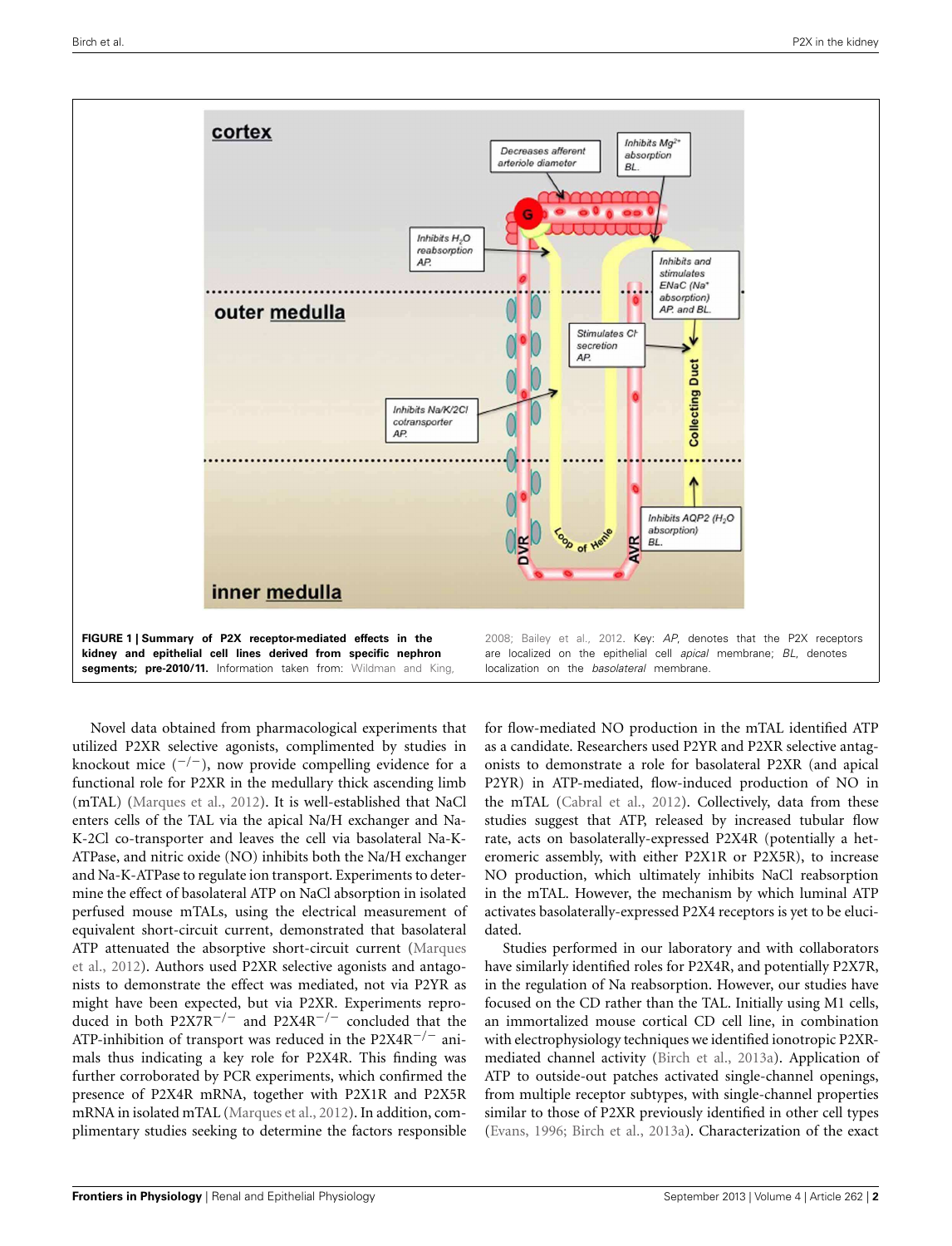

P2XR subtypes mediating the single-channel activity is a current focus of the group. Initial observations in rat CD principal cells *in vitro* demonstrated that apical P2X4R modulates ENaC (epithelial Na channel) activity: high concentrations of luminal ATP evoked P2X4R-mediated inhibition of ENaC activity, whereas low concentrations conversely potentiated ENaC activity [\(Wildman et al.](#page-7-5), [2008](#page-7-5)). In addition to our *in vitro* functional data we have used P2X4R−/<sup>−</sup> mice to demonstrate an *in vivo* role for P2X4R in Na reabsorption and salt sensitivity [\(Craigie et al.,](#page-6-12) [2012](#page-6-12)). Data from our most recent *in vivo* renal clearance studies have revealed a raised mean arterial blood pressure (MABP) in P2X4R<sup> $-/-$ </sup> when compared with wild-type (WT) littermates. When dietary Na was altered to what is termed a low Na diet (0.03% compared to 0.3% in a standard diet), the reduction in dietary Na significantly reduced MABP in the P2X4R<sup> $-/-$ </sup> but not in WT. Interestingly, when comparing the ENaC-mediated reabsorption for WT and P2X4R<sup>-/-</sup> on a standard diet there was no significant difference. However, when on a low Na diet the P2X4R<sup> $-/-$ </sup> mice exhibited a significantly reduced fractional Na excretion compared with WT, indicating this group of animals were unable to increase ENaC-mediated Na reabsorption

in the absence of P2X4R. These data collectively suggest that P2X4R<sup>-/-</sup> mice have salt-sensitive blood pressure and are unable to increase their ENaC-mediated sodium reabsorption when dietary sodium is low. The latter finding is compatible with our previous *in vitro* data that describes a P2X4-mediated potentiation of ENaC activity when extracellular sodium is low. Thus, P2X4 may act as an intrinsic regulator of ENaC activity in the aldosterone-sensitive distal nephron to moderate Na reabsorption in response to changes is Na load. Perhaps of note, *in vivo* pharmacological studies performed in rats, whereby P2XR agonists were intravenously infused showed a marked, progressivelyincreasing diuresis, together with an increase in the Na excretion rate. Authors concluded that activation of P2XR increased renal Na and water excretion in rats via a Na-K-ATPase-dependent mechanism [\(Jankowski et al.](#page-6-13), [2011](#page-6-13)). Evidently, P2X4R in the CD may feature in the complexity of essential hypertension.

Whilst the precise mechanism(s) responsible for P2XRmediated increases in Na excretion require clarification, the evidence in favor of significant functional roles for P2XR in the nephron is increasing. This is further confirmed by pathophysiological findings that provide evidence for the involvement of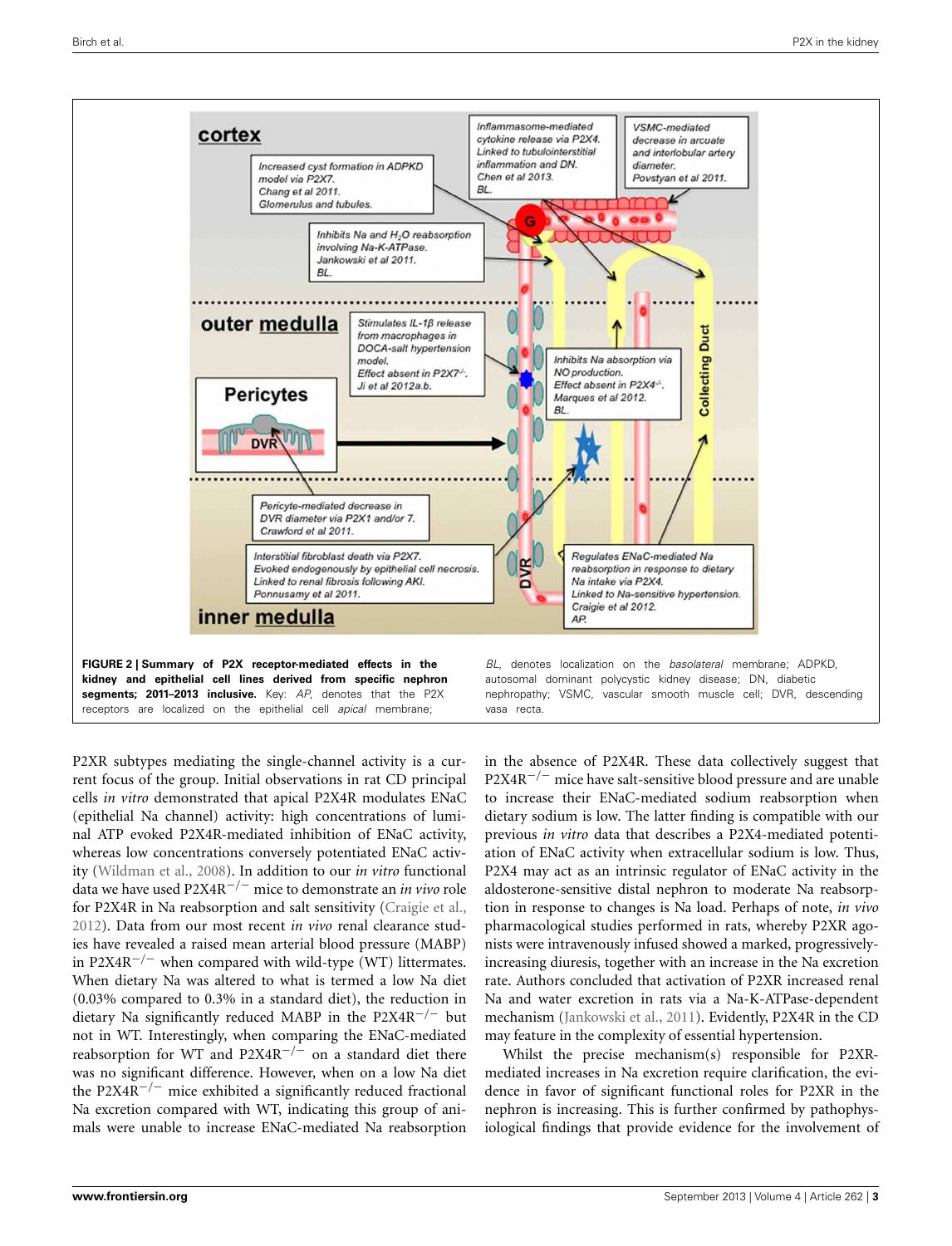P2XR in kidney dysfunction. P2X4R have been highlighted as key receptors in inflammasome activation and have been linked to diabetic nephropathy (DN) [\(Chen et al., 2013\)](#page-6-14). It is wellestablished that tubulointerstitial inflammation is involved in the development of DN, and is mediated by key inflammatory cytokines. Chen and colleagues demonstrated that extracellular ATP causes P2X4R to activate the NOD-like receptor 3 (NLRP3) infla[mmasome, causing cytokine maturation and release \(](#page-6-14)Chen et al., [2013](#page-6-14)). In light of the potential link between P2X4R, inflammasome activation, and DN, P2X4R signaling in NLRP3 inflammasomes was investigated using renal biopsies from patients with type-2 diabetes. Authors reported increased expression of P2X4R in renal tubular epithelial cells of patients with type-2 diabetes compared with non-diabetic patients, and that P2X4R expression correlated with expression of IL-1 and IL-18 [\(Chen et al., 2013](#page-6-14)). This finding is perhaps not surprising since ATP is one of the best established damage-associated molecular patterns (DAMPs), and as such plays an important role in inflammation and immunity by functioning as a signal of cell damage, stress or death during injury and disease [\(Chen and Nunez, 2010](#page-6-15)). A cautionary note: whilst these studies substantiate the hypothesis that P2X4R blockade would be a successful therapeutic strategy in attenuating DN, there is evidence to suggest this may lead to hypertension by disrupting sodium transport in the distal nephron (as previously discussed). This highlights the fact that although P2XR have emerged as attractive therapeutic targets for many pathophysiological conditions, their widespread expression and diverse roles means the manipulation of these receptors is extremely complex.

Activation of P2X7R (albeit via a more established mechanism), like P2X4R, induces downstream inflammatory events, including the NALP3 inflammasome/caspase-1-dependent maturation of IL-1β and IL-18, and their subsequent release from various myeloid cell types [\(Idzko et al.](#page-6-16), [2007](#page-6-16)). There is now also evidence for Madin-Darby canine kidney (MDCK) epithelial cells expressing functional P2X7R, as well as TLR4 and molecules associated with the NALP3 inflammasome [\(Jalilian et al., 2012](#page-6-17)), perhaps highlighting their importance in *renal* inflammatory injury and *renal* disease. P2X7R are perhaps the P2XR subtype most linked to pathophysiology of the kidney. Historically, P2X7R (which can form pores under certain circumstances) are known to be pro-inflammatory, and whilst they are extensively expressed in cells of the immune system they are not *highly* expressed in healthy kidney tissue [\(Hillman et al., 2005\)](#page-6-18). Recent additional lines of evidence that describe alternative roles for P2X7R in kidney dysfunction have revealed a role for P2X7R in: the disrupted calcium homeostasis in peripheral blood mononuclear cells of chronic kidney disease patients [\(Lajdova et al., 2012\)](#page-6-19), P2XRmediated cytogenesis in polycystic kidney disease [\(Chang et al.](#page-6-20), [2011](#page-6-20)), interstitial fibroblast cell death following ATP release from necrotic renal epithelial cells [\(Ponnusamy et al., 2011](#page-6-21)), and a crucial role in driving hypertension and renal injury [\(Ji et al., 2012b](#page-6-22)). It seems that both P2X4R and P2X7R are evermore commonly associated with kidney dysfunction. With this in mind we have utilized P2X4R−/<sup>−</sup> and P2X7R−/<sup>−</sup> mouse models and noted that in the P2X4R−/−, mRNA for P2X7R was reduced and vice versa, which collectively indicates an interaction of P2X4R with P2X7R

at the expressional level to (patho)physiologically regulate renal function [\(Birch et al., 2013b;](#page-6-23) [Craigie et al.](#page-6-24), [2013](#page-6-24)). The specific role of P2XR in renal pathophysiology will be discussed below in greater detail.

#### **NEW ROLES FOR P2XR AND RENAL VASCULATURE**

In addition to tubular epithelial cell expression, P2R are expressed in renal vascular and glomerular cells of the medulla and cortex [\(Bailey et al.](#page-6-7), [2012\)](#page-6-7). The role of P2R in renal vasculature is complex and dependent on many factors including species, vascular tone, and variable P2R expression patterns. Despite this, numerous functional studies have previously established that P2R have a regulatory role in the renal vasculature [\(Inscho et al.](#page-6-25), [1992](#page-6-25); [Weihprecht et al.](#page-7-7), [1992;](#page-7-7) [Eltze and Ullrich, 1996;](#page-6-26) [Inscho](#page-6-27), [2001](#page-6-27); [Rost et al., 2002](#page-7-8); [Eppel et al., 2006a](#page-6-28)). Much of the historical evidence surrounding a role for P2XR in the regulation of renal blood flow focuses on the P2X1R, most likely a reflection of this being the key receptor expressed by vascular smooth muscle cells (VSMCs). P2X1R are expressed in afferent arterioles but not in efferent arterioles [\(Osmond and Inscho, 2010](#page-6-5)) and functional data suggest that ATP-mediated activation of P2X1R represents an important mechanism for regulating renal blood flow and glomerular capillary pressure by regulating afferent arteriolar resistance and in pressure-dependent autoregulatory adjustments in afferent arteriolar diameter [\(Inscho et al., 2003\)](#page-6-4). *In vivo* studies in which rabbits were infused intrarenally with α, β-methylene ATP described a reduction in both cortical and medullary blood flow that implicated P2XR in the regulation of regional renal blood flow [\(Eppel et al.](#page-6-29), [2006b\)](#page-6-29). The interpretation of these former studies have, however, been challenged by recent mouse micropuncture experiments, that have raised questions as to the role of P2XR specifically in tubuloglomerular feedback (TGF), which is the mechanism responsible for matching glomerular filtration to perfusion in the loop of Henle [\(Schnermann](#page-7-9), [2011\)](#page-7-9). The author of this study reported that both intravenous infusion and luminal perfusion of inhibitors of P2R (at a dose that significantly reduced the blood pressure response to α, β-methylene ATP), failed to affect the TGF response to saturating increases in loop perfusion rate. Moreover, macula densa release of nucleotides appeared not to be involved in the vasoconstriction that accompanies increased loop flow *in vivo* [\(Schnermann](#page-7-9), [2011](#page-7-9)). These findings are in contrast to an *in vivo* study in which anaesthetized rats were treated with  $Ip<sub>5</sub>I$ , a potent P2X1R antagonist, and showed a significant loss of autoregulatory ability, whereas in anaesthetized rats treated with DPCPX, a potent A1R antagonist, autoregulatory control of renal blood flow remained intact [\(Osmond and Inscho](#page-6-5), [2010](#page-6-5)). The disparity noted above may reflect the acknowledged differences in the relative expression of P2XR between species. Collectively these data suggest that P2X1R are implicated in renal autoregulatory (and maybe not TGF) responses, although the relative contribution of P2XR to these complex physiological processes requires further clarification and may be species dependent. Furthermore, it is possible that ATP and adenosine signaling pathways integrate to mediate TGF. ATP released in response to increased perfusion pressure and/or increases in tubular concentrations could mediate vasoconstriction of the afferent arteriole via P2XR, but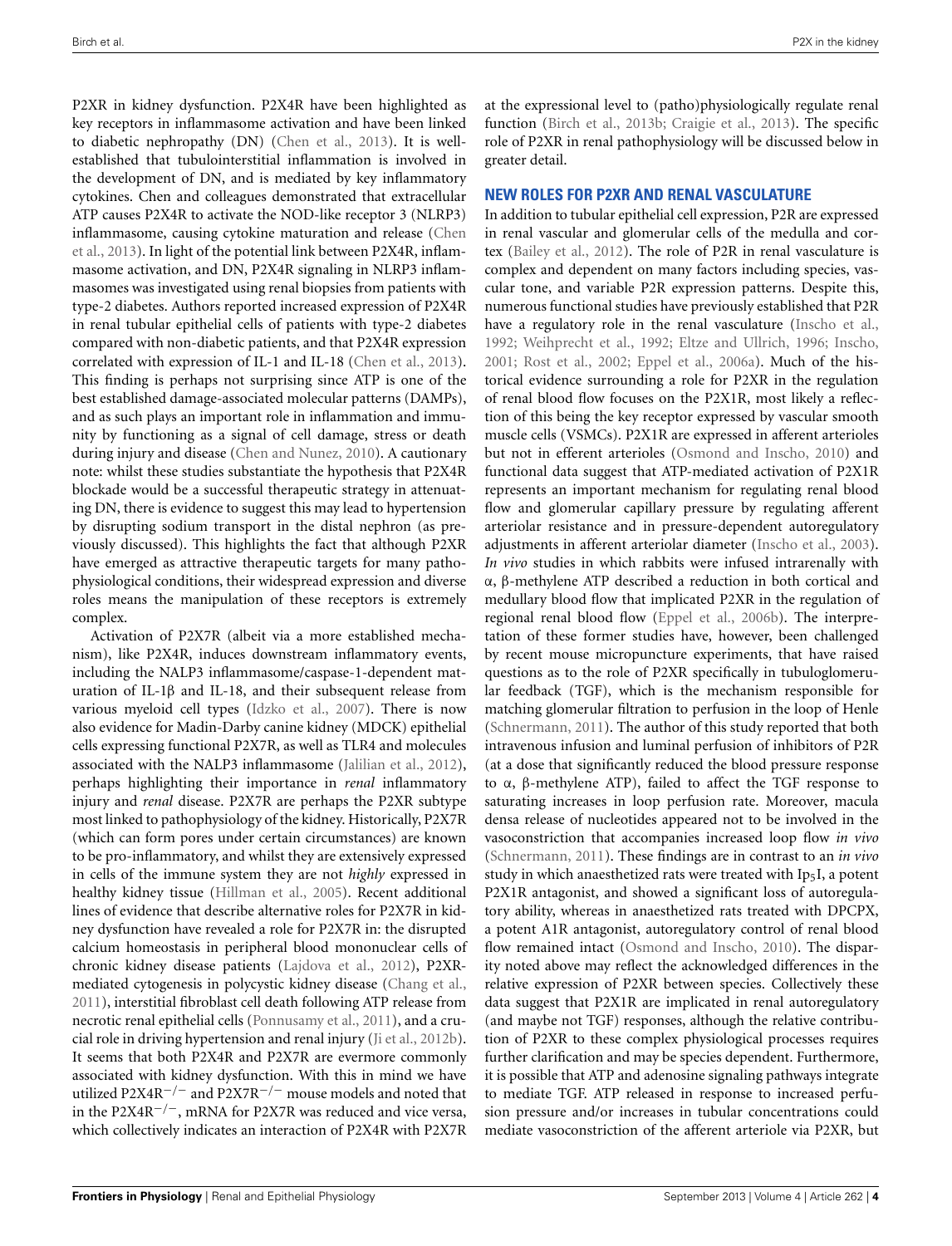might also be dephosphorylated to form adenosine, which may compound the afferent arteriole vasoconstriction.

In a recent study utilizing the live kidney slice model to investigate regulation of medullary blood flow (MBF) we reported a role for P2XR (and P2YR) in the regulation of vasa recta diameter via contractile pericytes [\(Crawford et al., 2011](#page-6-6)). Data described an ATP-mediated constriction of *in situ* vasa recta via contractile pericytes and also demonstrated attenuation of the ATP-mediated constriction in the presence of the P2XR antagonist PPADS. Additionally pericytes constricted vasa recta diameter when live slices were superfused with 2meSATP and BzATP, which act at P2XR. PCR experiments performed on isolated vasa recta to investigate P2R mRNA expression combined with the pharmacological data acquired in functional experiments indicated a putative role for both P2X1R and P2X7R in the regulation of MBF [\(Crawford et al.](#page-6-6), [2011\)](#page-6-6). Since pericytes are considered to be relatively undifferentiated having the ability to differentiate further in to VSMCs, it is interesting to note that calcium entry via P2XR has also recently been implicated in the contractile mechanism of renal VSMCs isolated from arcuate arteries and interlobular arteries [\(Povstyan et al., 2011\)](#page-6-30), thus providing additional evidence for P2XR having a functional role in mediating VSMC contraction in other vascular cells of the kidney. Regarding the functional role of P2XR in pericytes *per se*, P2XR (particularly P2X7R) have also been implicated in the regulation of the retinal pericytes [\(Sugiyama et al., 2004](#page-7-10), [2005\)](#page-7-11) and in the regulation of pericytes of spiral ligament capillaries in the cochlea [\(Wu et al., 2011](#page-7-12)).

Given the established role for P2XR in the regulation of vascular cells throughout the body it is not surprising that there are emergent studies in the renal field also highlighting their significance in renal blood flow regulation. What is striking, however, is the accumulating evidence that points toward P2XR playing a critical role in renal pathophysiology, whether the etiology is vascular or tubular in origin.

#### **P2XR AND RENAL PATHOPHYSIOLOGY**

With current funding bodies placing ever increasing importance on translational "bench to bedside" research it is particularly exciting when a molecule or group of molecules emerge as having prominent roles in organ pathology. As eluded to already in this article, there is a compelling mass of evidence that indicates P2XR play crucial and divergent roles in renal pathophysiology. As such, P2XR now represent novel putative targets for renal disease intervention and treatment strategies [\(North and Jarvis](#page-6-31), [2013](#page-6-31)), and are currently the subject of avid investigation by multiple major international pharmaceutical companies.

Much of the current focus on the potential role of P2XR in renal disease is focused on the homomeric P2X7R, this ligandgated cation channel being unique in terms of both its structure and function. Unlike its other family members it is thought to exist only as a homomer and has an extended C-terminus with 200 extra amino acid residues, which is thought to be pivotal in regulating its function, being involved in: determining cellular localization, stimulation of various signaling cascades, proteinprotein interactions, and post-translational modification of the receptor itself [\(Costa-Junior et al., 2011](#page-6-32)). Sustained stimulation of P2X7R with high agonist concentrations (mM) is classically associated with the formation of large transmembrane pores that disrupt the ion gradients within cells resulting in subsequent cell death by either apoptosis or necrosis [\(Surprenant et al.](#page-7-13), [1996](#page-7-13)). The P2X7R is typically expressed by immune cells and mediates release of pro-inflammatory cytokines, prominently interleukin-1 beta (IL-1β), via activation of caspase 1 [\(Ferrari et al.](#page-6-33), [1997;](#page-6-33) [Costa-Junior et al., 2011\)](#page-6-32). In contrast to the healthy kidney in which P2X7R is virtually undetected, P2X7R expression is readily detected in inflammatory renal diseases, such as glomerulonephritis [\(Vonend et al.](#page-7-14), [2004\)](#page-7-14). The role of P2X7R in renal pathophysiology is not however limited to inflammatory disease. Indeed current topical studies demonstrate that P2X7R plays a detrimental role in a broad range of renal pathologies that will be discussed below.

A recent study has suggested that the pro-inflammatory nature of P2X7R could contribute to the development of hypertension and consequential renal injury. The functional role of P2X7R in hypertension was investigated using WT and P2X7<sup>-/-</sup> mice rendered hypertensive by a high salt diet and deoxycorticosterone acetate (DOCA) treatment [\(Ji et al., 2012b](#page-6-22)). After DOCA-salt treatment, P2X7R mRNA and protein expression was increased in WT mice, accompanied by a greater increase in systolic blood pressure (SBP), significantly greater than that of P2X7<sup>-/-</sup> mice. Inflammatory cell infiltration was reduced in P2X7−/<sup>−</sup> mice, and IL-1β release from macrophages was inhibited. Furthermore, the downstream effectors of IL-1β signaling, COX-2 and ROS were also affected; COX-2 expression being reduced in P2X7−/<sup>−</sup> mice and anti-oxidant levels being increased in their serum. Authors of the study suggested that blockade of the P2X7Rmediated inflammatory responses protect renal function against P2X7R-associated renal injury, this being reflected by reduced albuminuria and renal interstitial fibrosis, and increased creatinine clearance [\(Ji et al., 2012b](#page-6-22)). With regard to hypertension, both WT and P2X7<sup> $-/-$ </sup> exhibited initial increases in SBP following DOCA-salt treatment, and only at day-4 of treatment were differences in SBP observed between the two animal groups; P2X7−/<sup>−</sup> mice having significantly lower SBP than WT mice. This study built on previous observations demonstrating that immune cell infiltration was pivotal to the development of salt-sensitive hypertension [\(Franco et al., 2007](#page-6-34)), authors of this preceding study reported P2X7R expression by immune cells exacerbated renal injury by instigating a vicious cycle of inflammation. Additional *in vivo* evidence to support this has been attained from pharmacological studies performed in Dahl salt-sensitive (DS) rats [\(Ji et al.](#page-6-35), [2012a](#page-6-35)). Hypertensive rats were infused with two P2X7R selective antagonists (brilliant blue G and A-438079); the saltsensitive hypertension, urinary protein or albumin excretion, renal interstitial fibrosis, and macrophage and T-cell infiltration in the DS rats was markedly reduced, whilst creatinine clearance significantly improved [\(Ji et al.](#page-6-35), [2012a\)](#page-6-35). Collectively these novel studies provide persuasive evidence that the P2X7R is critical in hypertension and renal injury progression, thus highlighting the therapeutic potential for this receptor in a number of disease states underlying salt-sensitive hypertension, including but not limited to, hyperaldosteronism.

As previously mentioned, blockade of P2X7R has been shown to inhibit IL-1β release from renal macrophages [\(Ji et al.](#page-6-22), [2012b](#page-6-22)),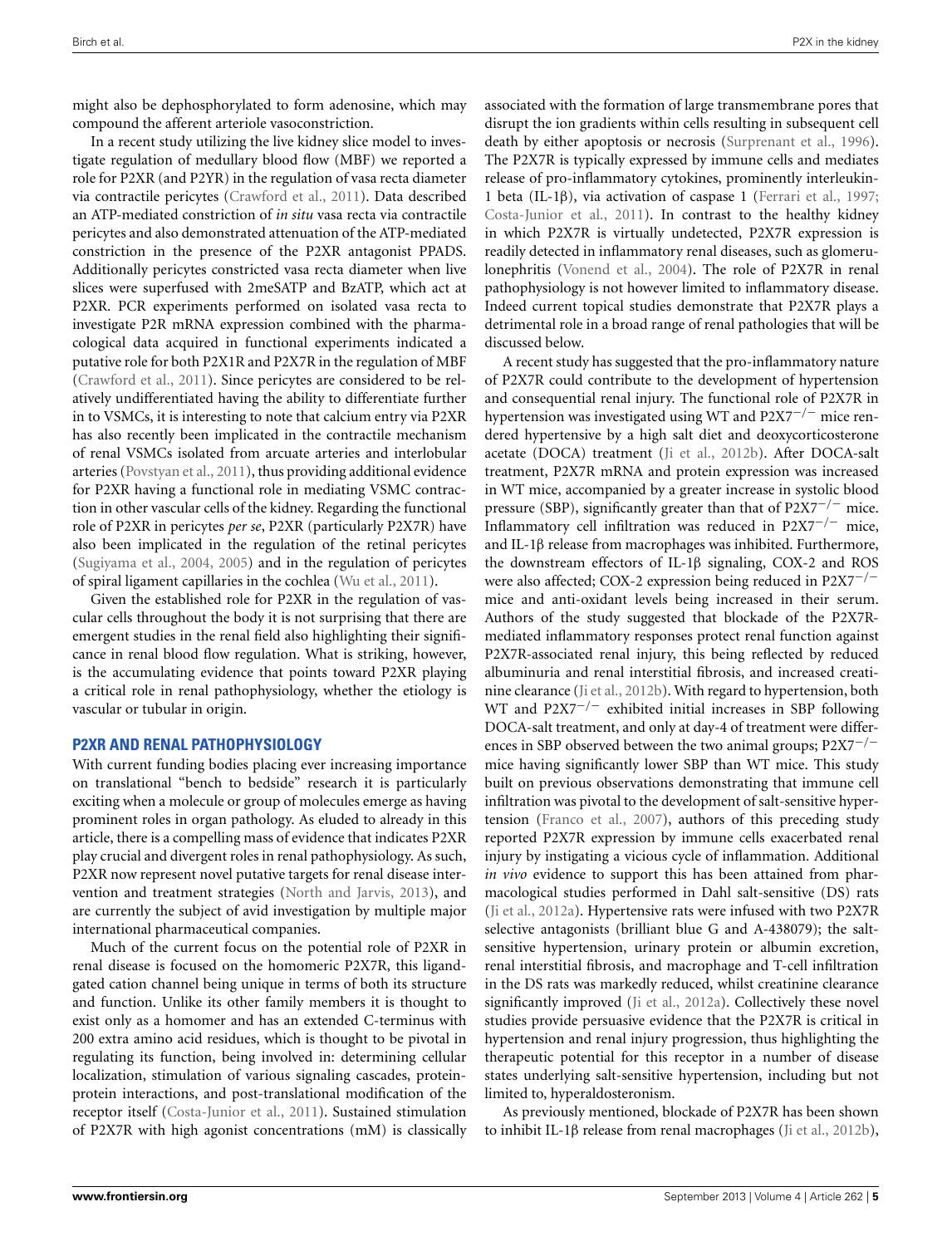<span id="page-6-29"></span><span id="page-6-28"></span><span id="page-6-26"></span><span id="page-6-23"></span><span id="page-6-10"></span><span id="page-6-7"></span><span id="page-6-6"></span><span id="page-6-0"></span>and this may have significant consequences for the underlying mechanisms of certain forms of renal disease. Renal fibroblasts are activated by IL-1β amongst other cytokines and due to the P2X7R/IL-1β axis it seems pertinent to assume P2X7R-mediated attenuation of fibroblast activation could occur. Whilst this may have beneficial effects in terms of reducing renal interstitial fibrosis, activation of renal fibroblasts post acute kidney injury (AKI) is vital for normal renal repair. AKI is typically characterized by renal tubular cell death and associated release of high concentrations of ATP into the interstitium, combined with the associated damage to the tubular basement membrane, to which interstitial fibroblasts are directly connected; this milieu provides an ideal setting for P2X7R to play a prominent role in either AKI associated fibrosis or renal repair. To investigate this paradigm, a recent study investigated the effects of supernatant from necrotic renal proximal tubular cells (RPTC) on the viability of renal fibroblasts [\(Ponnusamy et al., 2011](#page-6-21)). The supernatant from necrotic RPTC was shown to induce the expression of P2X7R in cultured rat renal interstitial fibroblast cells (NRK-49F), and the ATP released from necrotic RPTC induced NRK-49F cell death by a P2X7R-mediated mechanism, therefore demonstrating a deleterious direct renal epithelial-fibroblast cross-talk pathway [\(Ponnusamy et al.](#page-6-21), [2011](#page-6-21)). It was concluded that damaged renal epithelial cells could directly induce the death of renal interstitial fibroblasts by ATP activation of P2X7R. This evidence was not, however, in accordance with a previous study which showed that the number of Epo-TAg (a genetic marker for cortical interstitial fibroblasts) expressing fibroblasts is reduced in the injured kidney, but upon intense stimulation such as severe anemia or hypoxia, there was a greater increase in Epo-TAg expressing fibroblasts in the injured kidney which consequently narrowed the disproportion between the injured and uninjured kidney. Authors conclude that rather than fibroblasts being destroyed in the event of AKI, the threshold for stimulated gene expression is increased [\(Maxwell et al., 1997](#page-6-36)), which could possibly be mediated by P2X7R. So it is unclear if AKI results in a reduced number of renal interstitial fibroblasts or an alteration in cell properties.

<span id="page-6-34"></span><span id="page-6-33"></span><span id="page-6-32"></span><span id="page-6-20"></span><span id="page-6-15"></span><span id="page-6-14"></span><span id="page-6-11"></span><span id="page-6-9"></span>Renal interstitial fibroblasts have both beneficial and deleterious effects on the kidney by playing a key role in renal repair and renal fibrosis, respectively. Consequently, interstitial fibroblast cell proliferation, activation, and death are tightly regulated by numerous factors. It is certainly plausible that ATP is one such factor and P2X7R is an important mediator. It has been shown *in vitro* that P2X7R activation directly influences interstitial fibroblast cell death [\(Ponnusamy et al., 2011](#page-6-21)). However, the possibility exists that P2X7R also indirectly influences fibroblast activation by inducing IL-1β release from infiltrating immune cells [\(Ji et al., 2012b\)](#page-6-22). Both studies propose P2X7R as a therapeutic target. Although pharmacological blockade of P2X7R was highly effective at attenuating renal fibrosis, the implications this may have on the repair response post-AKI need to be considered.

<span id="page-6-24"></span><span id="page-6-18"></span><span id="page-6-16"></span><span id="page-6-12"></span><span id="page-6-1"></span>Lastly, in addition to the pro-inflammatory and pro-death functions of P2X7R discussed in preceding paragraphs there seems also to be a role for P2X7R in autosomal dominant polycystic kidney disease (ADPKD). This common, yet complex, genetic renal disease occurs in response to mutations in either the PKD1

<span id="page-6-37"></span><span id="page-6-36"></span><span id="page-6-27"></span><span id="page-6-25"></span><span id="page-6-8"></span><span id="page-6-4"></span>or PKD2 gene [\(Mochizuki et al., 2013](#page-6-37)), and is characterized by progressive cyst enlargement due to excess fluid secretion and proliferation of renal tubular epithelial cells [\(Torres et al., 2009\)](#page-7-15). Whilst this condition is a major cause of end stage renal disease, there still lacks a clinically approved therapy, primarily due to the slow progression of the disease and complexity of its development. The current focus is to assess the potential of combination therapies targeting either cyst development through inhibition of cell proliferation, and/or cyst growth through attenuation of fluid secretion. Recent data yielded from the zebrafish model of ADPKD where PKD2 is knocked-down, described increased P2X7R mRNA expression at an early stage, which coincided with cyst formation in the glomerulus and tubular regions in 75% of PKD2 morphants. Pharmacological blockade with a P2X7R antagonist OxATP reduced the frequency of cyst formation to 35%, suggesting that P2X7R contributes in some way to cyst formation in ADPKD [\(Chang et al., 2011\)](#page-6-20). PKD2 morphants demonstrate increased ERK activation in primary cilia, which is linked to enhanced cell proliferation and fluid secretion and hence cyst enlargement in PKD. Previous studies have demonstrated that P2X7R acts as a flow sensor for ERK activation in osteoblasts [\(Okumura et al., 2008\)](#page-6-38). Given that authors describe inhibition of P2X7R as suppressing the elevated ERK activation in PKD2 morphants by over 50%, coupled with the fact cilium bending has been shown to trigger ATP release, suggests a similar P2X7Rcoupled mechanism may be present in renal epithelial cells. This hypothesis is further substantiated by findings that demonstrated inhibition of P2X7R did not suppress cyst progression through the traditional anti-inflammatory mechanism [\(Chang et al.](#page-6-20), [2011](#page-6-20); [Praetorius and Leipziger](#page-6-39), [2013\)](#page-6-39). Whilst extremely novel, these data are, however, at odds with previously published data collected from studies using the MDCK model of cyst formation. Here authors agreed that ERK activation is an important factor in cyst growth. However, they found no evidence for the involvement of a P2XR, and concluded that a P2YR is responsible for cAMP-dependent activation of the ERK pathway and cyst growth [\(Turner et al., 2007\)](#page-7-16).

#### <span id="page-6-38"></span><span id="page-6-35"></span><span id="page-6-31"></span><span id="page-6-17"></span><span id="page-6-13"></span><span id="page-6-5"></span><span id="page-6-2"></span>**SUMMARY**

<span id="page-6-22"></span><span id="page-6-21"></span><span id="page-6-3"></span>P2XR represent a receptor group important in the regulation of tubular and vascular function in both kidney health and disease (see **[Figures 1](#page-1-0)**, **[2](#page-2-0)** for a summary). Much of the recent data providing compelling functional evidence that substantiate this phenomenon has been generated from knockout mouse studies, which further attests to the importance of these models in improving our knowledge of how kidney function is regulated. As a result of these studies there appear to be three key P2XR subunits/subtypes, P2X1, 4, and 7, which have emerged as having numerous roles in the regulation of kidney function. As such, these receptor subtypes not only represent favorable novel therapeutic targets in multiple pathological settings, but also represent a novel focus for future research on the role of nucleotides in the kidney.

#### <span id="page-6-39"></span><span id="page-6-30"></span><span id="page-6-19"></span>**ACKNOWLEDGMENTS**

We gratefully acknowledge the financial support of the BBSRC, the MRC, and The Wellcome Trust.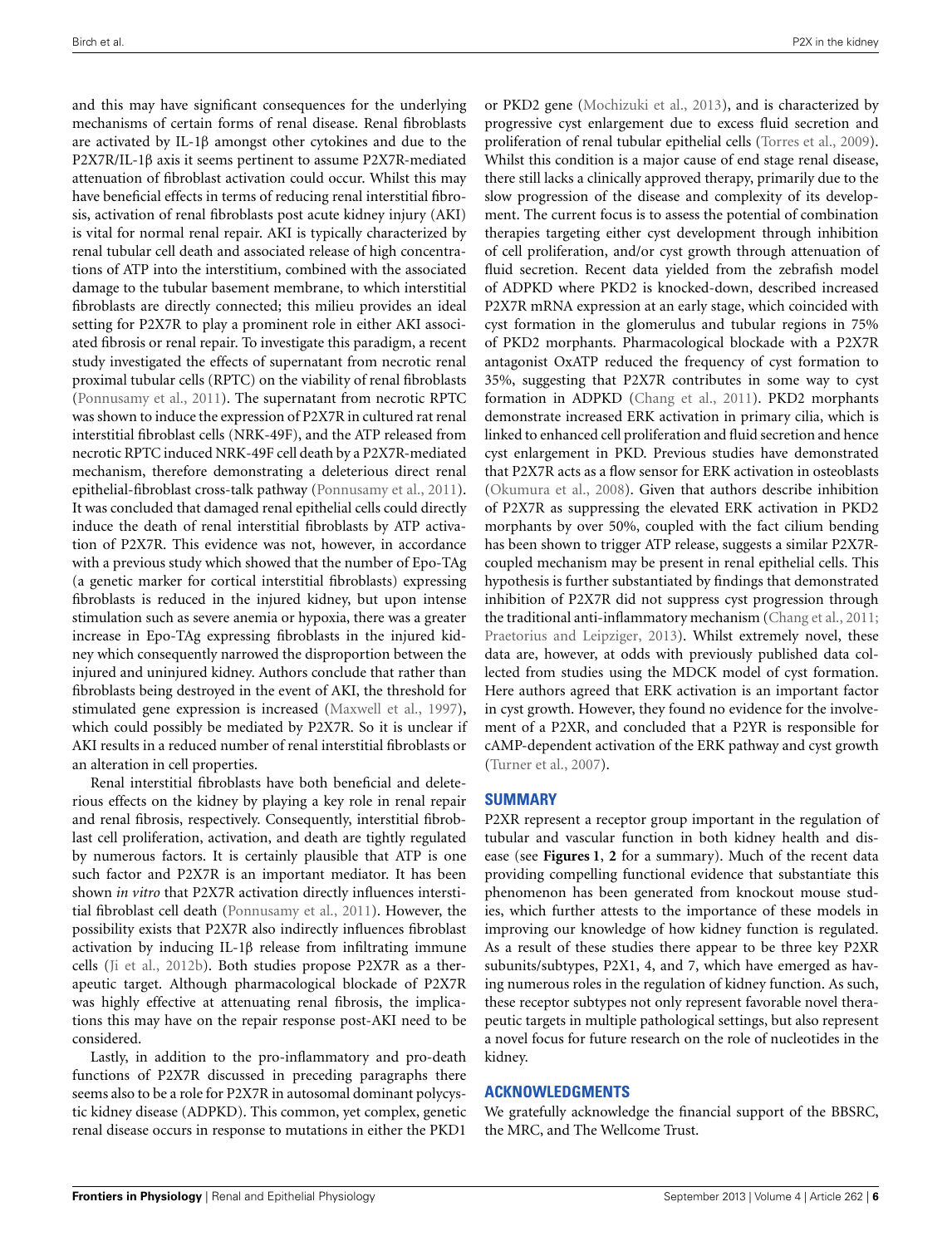#### **REFERENCES**

- <span id="page-7-8"></span>Bailey, M. A., Unwin, R. J., and Shirley, D. G. (2012). P2X receptors and kidney function. *Wiley Interdiscip. Rev. Membr. Transp. Signal.* 1, 503–511. doi: 10.1002/wmts.40
- Birch, R. E., Scott-Ward, T. S., Unwin, R. J., Peppiatt-Wildman, C. M., Schwiebert, E. M., and Wildman, S. S. (2013a). Evidence for functional P2X receptors in a mouse cortical collecting duct cell line. *FASEB J.* 27, 910.4.
- <span id="page-7-9"></span>Birch, R. E., Scott-Ward, T. S., Tam, F. W., Peppiatt-Wildman, C. M., Unwin, R. J., and Wildman, S. S. (2013b). Interdependent expression of P2X receptors in the mouse kidney: P2X4-P2X7 receptor "crosstalk". *FASEB J.* 27, 884.3.
- <span id="page-7-11"></span>Burnstock, G., and Knight, G. E. (2004). Cellular distribution and functions of P2 receptor subtypes in different systems. *Int. Rev. Cytol.* 240, 31–304. doi: 10.1016/S0074- 7696(04)40002-3
- <span id="page-7-10"></span>Cabral, P. D., Hong, N. J., and Garvin, J. L. (2012). ATP mediates flowinduced NO production in thick ascending limbs. *Am. J. Physiol. Renal Physiol.* 303, F194–F200. doi: 10.1152/ajprenal.00504.2011
- Chang, M. Y., Lu, J. K., Tian, Y. C., Chen, Y. C., Hung, C. C., Huang, Y. H., et al. (2011). Inhibition of the P2X7 receptor reduces cystogenesis in PKD. *J. Am. Soc. Nephrol.* 22, 1696–1706. doi: 10.1681/ASN.2010070728
- <span id="page-7-13"></span>Chen, G. Y., and Nunez, G. (2010). Sterile inflammation: sensing and reacting to damage. *Nat. Rev. Immunol*. 10, 826–837. doi: 10.1038/nri2873
- Chen, K., Zhang, J., Zhang, W., Yang, J., Li, K., and He, Y. (2013). ATP-P2X4 signaling mediates NLRP3 inflammasome activation: a novel pathway of diabetic nephropathy. *Int. J. Biochem. Cell Biol.* 45, 932–943. doi: 10.1016/j.biocel.2013.02.009
- Costa-Junior, H. M., Sarmento Vieira, F., and Coutinho-Silva, R. (2011). C terminus of the P2X7 receptor: treasure hunting. *Purinergic Signal.* 7, 7–19. doi: 10.1007/s11302-011- 9215-1
- Craigie, E., Birch, R. E., Unwin, R. J., and Wildman, S. S. P. (2013). The relationship between P2X4 and P2X7: a physiologically important interaction. *Front. Physiol*. 4:216. doi: 10.3389/fphys.2013.00216
- Craigie, E., Shirley, D. G., Wildman, S. S. P., and Unwin, R. J. (2012). P2X4 null mice have a salt-sensitive blood pressure and impaired ENaCmediated sodium reabsorption. *Proc. Physiol. Soc.* 27, C103.
- <span id="page-7-15"></span>Crawford, C., Kennedy-Lydon, T. M., Callaghan, H., Sprott, C., Simmons, R. L., Sawbridge, L., et al. (2011). Extracellular nucleotides affect pericyte-mediated regulation of rat in situ vasa recta diameter. *Acta Physiol.* 202, 241–251. doi: 10.1111/j.1748-1716.2011.02310.x
- <span id="page-7-16"></span>Eltze, M., and Ullrich, B. (1996). Characterization of vascular P2 purinoceptors in the rat isolated perfused kidney. *Eur. J. Pharmacol.* 306, 139–152. doi: 10.1016/0014-2999(96)00244-0
- <span id="page-7-4"></span>Eppel, G. A., Ventura, S., Denton, K. M., and Evans, R. G. (2006a). Lack of contribution of P2X receptors to neurally mediated vasoconstriction in the rabbit kidney *in vivo*. *Acta Physiol.* 186, 197–207. doi: 10.1111/j.1748-1716.2006.01526.x
- <span id="page-7-2"></span>Eppel, G. A., Ventura, S., and Evans, R. G. (2006b). Regional vascular responses to ATP and ATP analogues in the rabbit kidney *in vivo*: roles for adenosine receptors and prostanoids. *Br. J. Pharmacol.* 149, 523–531. doi: 10.1038/sj.bjp.0706901
- <span id="page-7-1"></span>Evans, R. J. (1996). Single channel properties of ATP-gated cation channels (P2X receptors) heterologously expressed in Chinese hamster ovary cells. *Neurosci. Lett.* 212, 212–214. doi: 10.1016/0304-3940(96)12804-4
- <span id="page-7-3"></span>Ferrari, D., Chiozzi, P., Falzoni, S., Dal Susino, M., Melchiorri, L., Baricordi, O. R., et al. (1997). Extracellular ATP triggers IL-1 beta release by activating the purinergic P2Z receptor of human macrophages. *J. Immunol.* 159, 1451–1458.
- Franco, M., Martinez, F., Quiroz, Y., Galicia, O., Bautista, R., Johnson, R. J., et al. (2007). Renal angiotensin II concentration and interstitial infiltration of immune cells are correlated with blood pressure levels in salt-sensitive hypertension. *Am. J. Physiol. Regul. Integr. Comp. Physiol.* 293, R251–R256. doi: 10.1152/ajpregu.00645.2006
- Fredholm, B. B., Abbracchio, M. P., Burnstock, G., Daly, J. W., Harden, T. K., Jacobson, K. A., et al. (1994). Nomenclature and classification of purinoceptors. *Pharmacol. Rev.* 46, 143–156.
- Hillman, K. A., Burnstock, G., and Unwin, R. J. (2005). The P2X7 ATP receptor in the kidney: a matter of life or death. *Nephron Exp. Nephrol.* 101, e24–e30. doi: 10.1159/000086036
- Idzko, M., Hammad, H., van Nimwegen, M., Kool, M., Willart, M. A., Muskens, F., et al. (2007).

<span id="page-7-14"></span>Extracellular ATP triggers and maintains asthmatic airway inflammation by activating dendritic cells. *Nat. Med.* 13, 913–919. doi: 10.1038/nm1617

- Inscho, E. W. (2001). Renal microvascular effects of P2 receptor stimulation. *Clin. Exp. Pharmacol. Physiol.* 28, 332–339. doi: 10.1046/j.1440- 1681.2001.03450.x
- <span id="page-7-7"></span>Inscho, E. W., Cook, A. K., Imig, J. D., Vial, C., and Evans, R. J. (2003). Physiological role for P2X1 receptors in renal microvascular autoregulatory behavior. *J. Clin. Invest.* 112, 1895–1905. doi: 10.1172/ JCI18499
- <span id="page-7-0"></span>Inscho, E. W., Ohishi, K., and Navar, L. G. (1992). Effects of ATP on preand postglomerular juxtamedullary microvasculature. *Am. J. Physiol.* 263, F886–F893.
- <span id="page-7-6"></span>Jalilian, I., Spildrejorde, M., Seavers, A., Curtis, B. L., McArthur, J. D., and Sluyter, R. (2012). Functional expression of the damage-associated molecular pattern receptor P2X7 on canine kidney epithelial cells. *Vet. Immunol. Immunopathol*. 150, 228–233. doi:
- <span id="page-7-5"></span>10.1016/j.vetimm.2012.09.040<br>Jankowski, M., Szamocka, Szamocka, E., Kowalski, R., Angielski, S., and Szczepanska-Konkel, M. (2011). The effects of P2X receptor agonists on renal sodium and water excretion in anaesthetized rats. *Acta Physiol.* 202, 193–201. doi: 10.1111/j.1748-1716.2011.02276.x
- <span id="page-7-12"></span>Ji, X., Naito, Y., Hirokawa, G., Weng, H., Hiura, Y., Takahashi, R., et al. (2012a). P2X(7) receptor antagonism attenuates the hypertension and renal injury in Dahl saltsensitive rats. *Hypertens. Res.* 35, 173–179. doi: 10.1038/hr.2011.153
- Ji, X., Naito, Y., Weng, H., Endo, K., Ma, X., and Iwai, N. (2012b). P2X7 deficiency attenuates hypertension and renal injury in deoxycorticosterone acetate-salt hypertension. *Am. J. Physiol. Renal Physiol.* 303, F1207–F1215. doi: 10.1152/ajprenal.00051.2012
- Kishore, B. K., Nelson, R. D., Miller, R. L., Carlson, N. G., and Kohan, D. E. (2009). P2Y(2) receptors and water transport in the kidney. *Purinergic Signal*. 5, 491–499. doi: 10.1007/s11302- 009-9151-5
- Lajdova, I., Oksa, A., Chorvat, D. Jr., Topor, P., and Spustova, V. (2012). Purinergic P2X7 receptors participate in disturbed intracellular calcium homeostasis in peripheral blood mononuclear cells of patients with chronic kidney disease. *Kidney*

*Blood Press. Res.* 35, 48–57. doi: 10.1159/000330349

- Marques, R. D., de Bruijn, P. I., Sorensen, M. V., Bleich, M., Praetorius, H. A., and Leipziger, J. (2012). Basolateral P2X receptors mediate inhibition of NaCl transport in mouse medullary thick ascending limb (mTAL). *Am. J. Physiol. Renal Physiol.* 302, F487–F494. doi: 10.1152/ajprenal.00570.2011
- Maxwell, P. H., Ferguson, D. J., Nicholls, L. G., Johnson, M. H., and Ratcliffe, P. J. (1997). The interstitial response to renal injury: fibroblastlike cells show phenotypic changes and have reduced potential for erythropoietin gene expression. *Kidney Int.* 52, 715–724. doi: 10.1038/ki. 1997.387
- Mochizuki, T., Tsuchiya, K., and Nitta, K. (2013). Autosomal dominant polycystic kidney disease: recent advances in pathogenesis and potential therapies. *Clin. Exp. Nephrol.* 17, 317–326. doi: 10.1007/ s10157-012-0741-0
- North, R. A. (2002). Molecular physiology of P2X receptors. *Physiol. Rev.* 82, 1013–1067. doi: 10.1152/physrev.00015.2002
- North, R. A., and Jarvis, M. F. (2013). P2X receptors as drug targets. *Mol. Pharmacol.* 83, 759–769. doi: 10.1124/mol.112.083758
- Okumura, H., Shiba, D., Kubo, T., and Yokoyama, T. (2008). P2X7 receptor as sensitive flow sensor for ERK activation in osteoblasts. *Biochem. Biophys. Res. Commun.* 372, 486–490. doi: 10.1016/j.bbrc.2008.05.066
- Osmond, D. A., and Inscho, E. W. (2010). P2X(1) receptor blockade inhibits whole kidney autoregulation of renal blood flow *in vivo*. *Am. J. Physiol. Renal Physiol.* 298, F1360–F1368. doi: 10.1152/ajprenal.00016.2010
- Ponnusamy, M., Ma, L., Gong, R., Pang, M., Chin, Y. E., and Zhuang, S. (2011). P2X7 receptors mediate deleterious renal epithelialfibroblast cross talk. *Am. J. Physiol. Renal Physiol*. 300, F62–F70. doi: 10.1152/ajprenal.00473.2010
- Povstyan, O. V., Harhun, M. I., and Gordienko, D. V. (2011). Ca2+ entry following P2X receptor activation induces IP3 receptormediated Ca2+ release in myocytes from small renal arteries. *Br. J. Pharmacol*. 162, 1618–1638. doi: 10.1111/j.1476-5381.2010.01169.x
- Praetorius, H. A., and Leipziger, J. (2013). Primary cilium-dependent sensing of urinary flow and paracrine purinergic signaling.